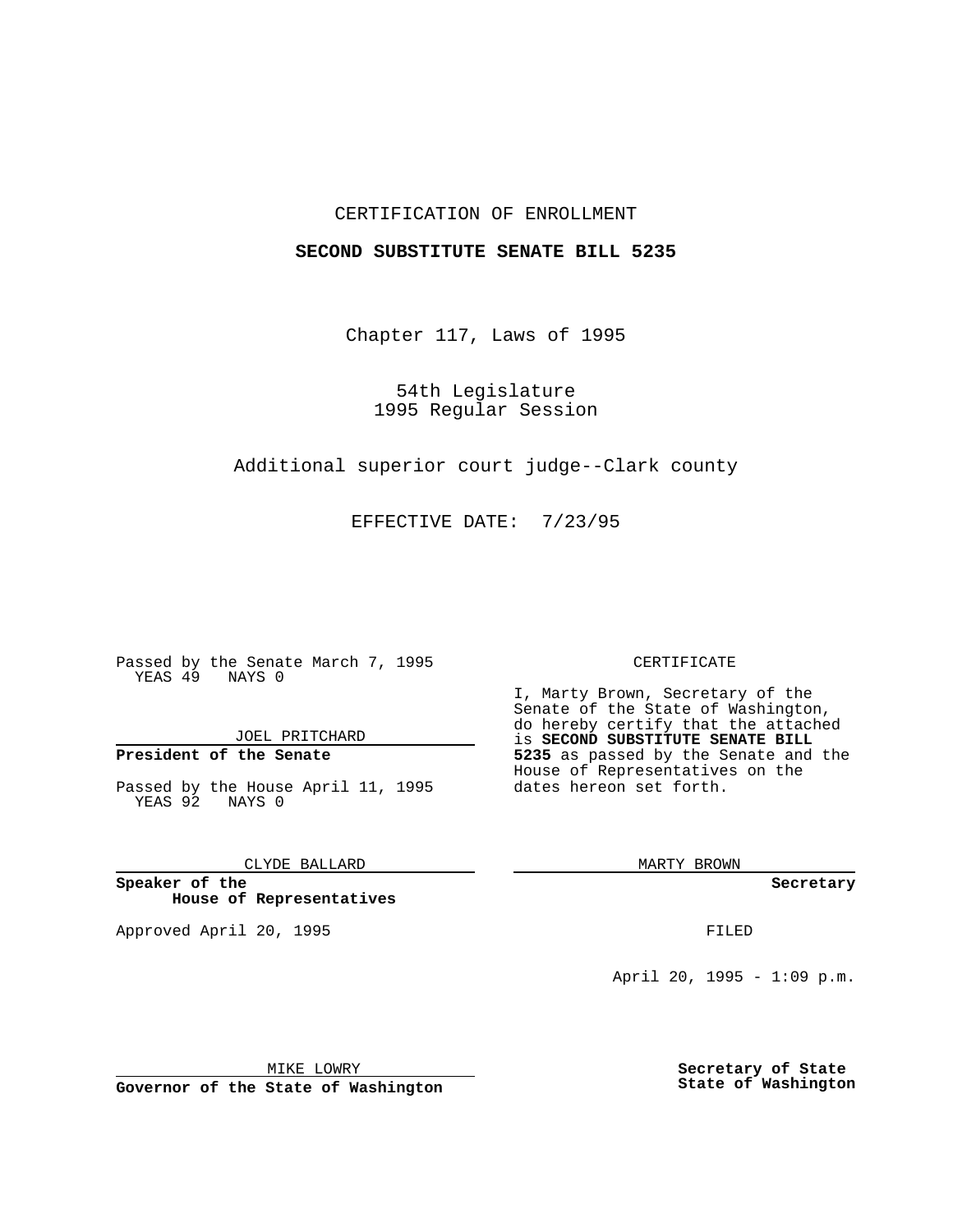# **SECOND SUBSTITUTE SENATE BILL 5235** \_\_\_\_\_\_\_\_\_\_\_\_\_\_\_\_\_\_\_\_\_\_\_\_\_\_\_\_\_\_\_\_\_\_\_\_\_\_\_\_\_\_\_\_\_\_\_

\_\_\_\_\_\_\_\_\_\_\_\_\_\_\_\_\_\_\_\_\_\_\_\_\_\_\_\_\_\_\_\_\_\_\_\_\_\_\_\_\_\_\_\_\_\_\_

Passed Legislature - 1995 Regular Session

### **State of Washington 54th Legislature 1995 Regular Session**

**By** Senate Committee on Ways & Means (originally sponsored by Senators Bauer, Sutherland, Palmer and Smith)

Read first time 02/20/95.

1 AN ACT Relating to superior court judges; amending RCW 2.08.062; 2 and creating a new section.

3 BE IT ENACTED BY THE LEGISLATURE OF THE STATE OF WASHINGTON:

4 **Sec. 1.** RCW 2.08.062 and 1992 c 189 s 2 are each amended to read 5 as follows:

 There shall be in the counties of Chelan and Douglas jointly, three 7 judges of the superior court; in the county of Clark ((six)) seven judges of the superior court; in the county of Grays Harbor three judges of the superior court; in the county of Kitsap seven judges of the superior court; in the county of Kittitas one judge of the superior court; in the county of Lewis two judges of the superior court.

 NEW SECTION. **Sec. 2.** The additional judicial position created by section 1 of this act is effective only if Clark county through its duly constituted legislative authority documents its approval of the additional position and its agreement that it will pay out of county funds, without reimbursement from the state, the expenses of the additional judicial position as provided by state law or the state Constitution.